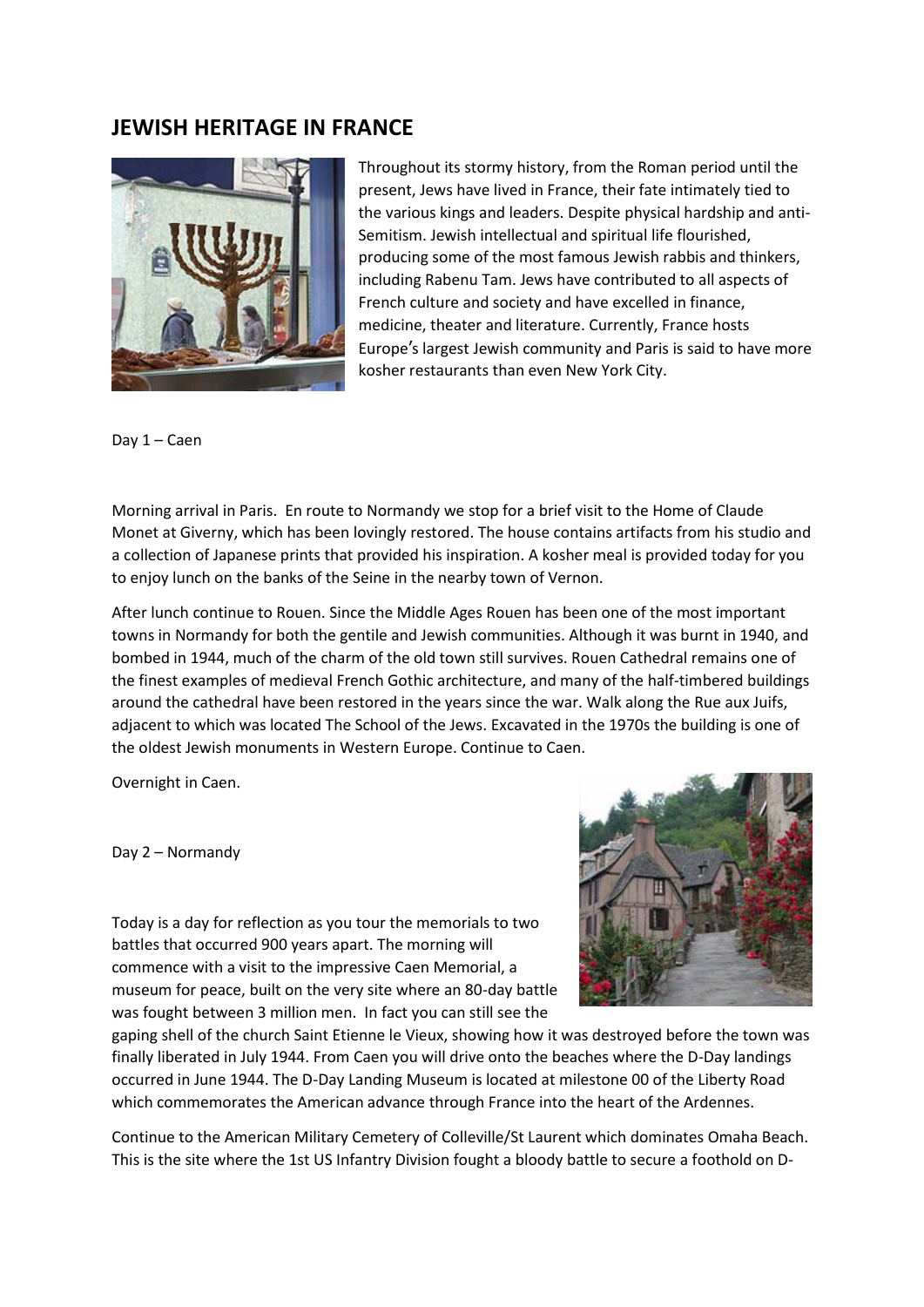Day. In the cemetery are the graves of 9,386 Americans who died in the Normandy campaign, and a further 1,557 names of the missing are inscribed on its memorial.

In the afternoon we proceed onto the town of Bayeux. It was the first French town to be liberated on 7 June 1944, but the main memorial here is the eleventh-century Bayeux Tapestry which commemorates the invasion of England by Duke William of Normandy in 1066. It was following the conquest of England that Jews from Normandy first began to move to England. After a tour of the Bayeux Tapestry Museum you will return to Caen in the late afternoon.

Overnight in Caen.





Drive south for a full day of sightseeing in the Loire Valley. The Loire is France's longest river, stretching from its source at Sainte Etienne to the estuary west of Nantes. Between the towns of Angers and Chambord, the River is dominated by romantic chateaux for which the region is most famous.Chenonceaux is perhaps the prettiest of all the Loire chateaux. It is famous for its raised arches that span the Cher river, and the stories of its celebrated chatelaine, Diane de Poitiers, mistress of Henri II, who

it is believed used to swim nude in the river. The apartments feature some fine 16th century Flemish tapestries along with French, Italian and Spanish furnishings. You will proceed in the afternoon onto the town of Blois which was built overlooking the Loire itself. Visitors here enjoy the old town's cathedral and castle along with its narrow streets and architecture. It was here in 1171 that the town's Jewish community was accused of a murder, and thirty-one out of the town's forty strong community were murdered.

Overnight in the Loire Valley.

Day 4 – Bordeaux

Leaving the Loire Valley behind this morning continue south into the Bordeaux region. Saintes has been a commercial crossroads for over 2000 years, and the towns Roman and medieval heritage is still very much in evidence. You will be able to see the impressive Arch of Germanicus, an entrance portal for the



ancient city which was built by Caius Julius Rufus around 18-19 A.D, where the Roman road crossed the Charente. Dinner is served this evening.

Overnight in Bordeaux

Day 5 – Bordeaux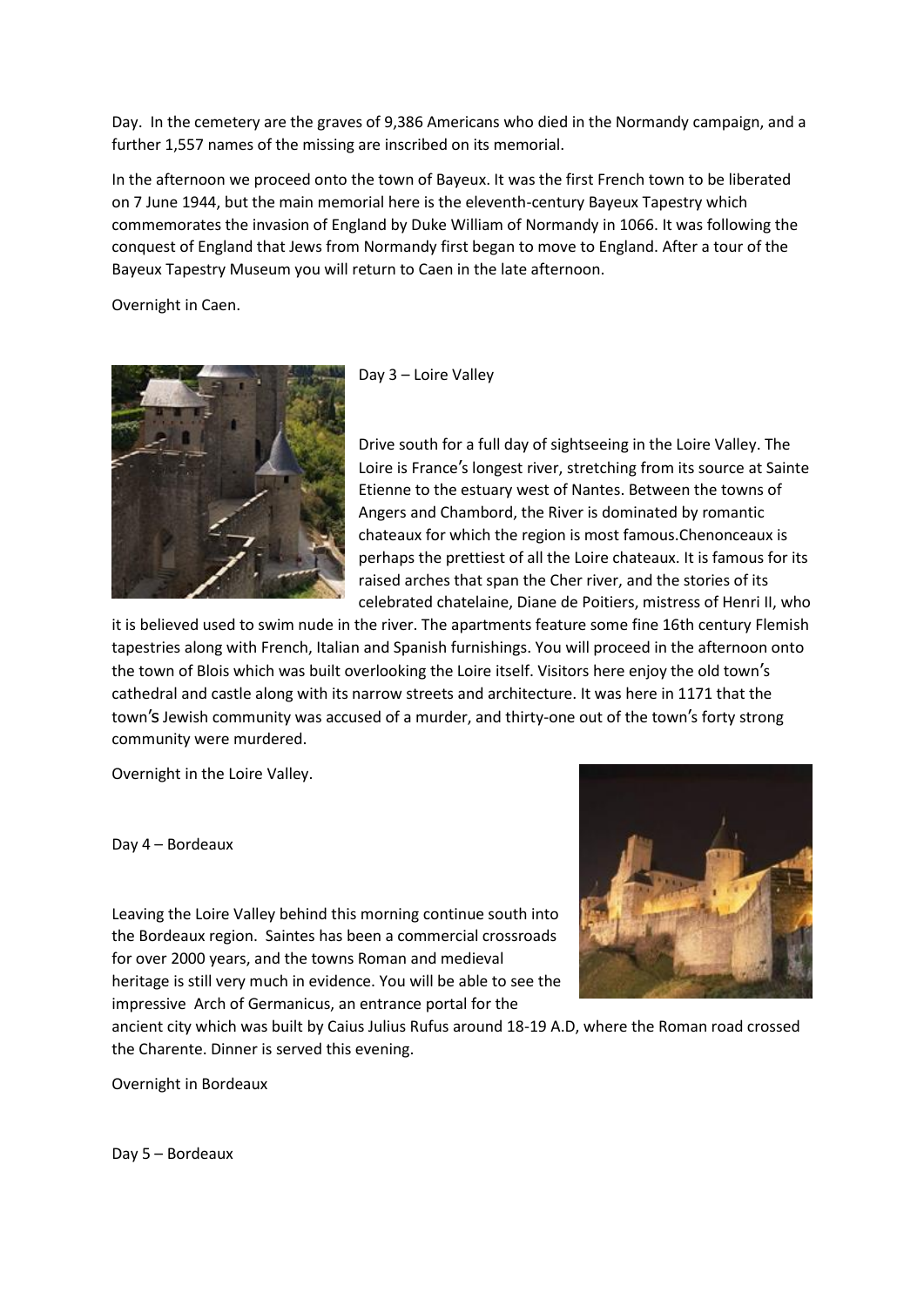

Morning walking tour of Bordeaux. As Bordeaux was part of the English territory of Acquitaine until 1453, the medieval Jewish community in Bordeaux was not affected by the expulsions that occurred elsewhere in what is now modern day France in 1144 and 1181. Little remains of the medieval community, but you will walk along Rue Cheverus, which was formerly known as Arrua Judega, and formed the center of the local medieval Jewish community. Continue onto the nineteenth-century gray stone synagogue, and the memorial to the Bordeaux Jews who died in

the Holocaust. You will also learn about the Portuguese Consul General Aristides de Sousa Mendes who saved over 10,000 Jews and 20,000 other refugees over a three day period in June 1940 by countermanding his governments orders and issuing Portuguese visas.

Overnight in Bordeaux

Day 6 – Medoc

This morning you will drive north into the Medoc wine producing region for a visit to Chateau Clarke at Listrac. The vineyard was bought by Edmond de Rothschild in 1973, and each year it produces over 1 million bottles of wine, of which 24,000 are Kosher. From Listrac you will proceed onto the town of St Emilion, where a local guide will escort you on a walking tour of this old walled town. You will proceed onto Toulouse where the remainder of the day will be at leisure.

Overnight in Toulouse.

Day 7 – Carcassonne

Carcassonne is the largest fortress in Europe with a double curtain wall consisting of the outer ramparts (14 towers) separated from the inner ramparts (24 towers), and serves as a permanent

residence for just 139 folks. Entrance to the Cite (as the fortress is called), is over a drawbridge complete with portcullis which leads to the winding, narrow, shop-lined streets, open only to pedestrian traffic.

After some free time for lunch, you will continue east to visit the town of Nimes, for a short tour of the town and a visit to the Mason Carree. Built late in the first century, the "Square House" served as a model for Thomas Jefferson when he designed the State Capital for Richmond, VA. A few miles north of Nimes we will visit another wonder of the Ancient World: the Pont du Gard. Built in 19BC as part of the irrigation system for Nimes, this



aqueduct rises 160 feet above the Gard River and is in remarkably good condition considering it has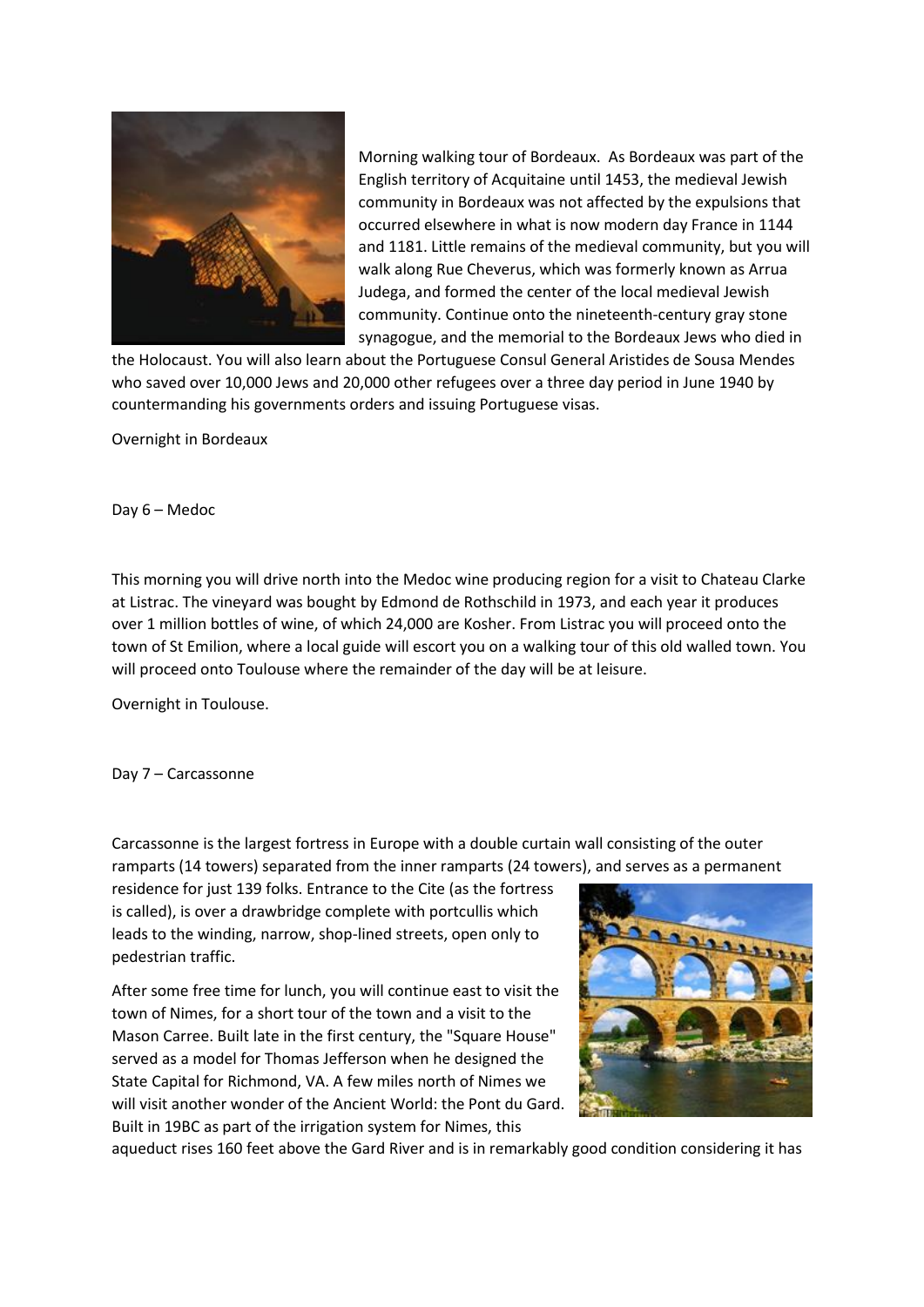stood for more than 2,000 years without the aid of mortar! In the late afternoon you will journey onto your destination for the next two nights, Avignon.

Overnight in Avignon

## Day 8 Provence



Carpentras is well known for its caramel sweets and as a centre for hunting. The Jewish community dates from the twelfth century but were expelled around 1322. Some time around 1343 they returned and re-built their synagogue. Today the synagogue shows little of its medieval origins as it was rebuilt in the eighteenth century, and restored again in 1929 and 1958. The synagogue is the last relic of a Jewish ghetto, which in 1782 numbered around 2,000 people, but by 1935 had fallen to only 35.

Nearby Carpentras you will find Cavaillon which also maintains an old synagogue. Built in 1772 for a community of around 200, the synagogue now houses the Jewish Comtat Venaissin Museum which is located in the old bakery and contains prayer books, torahic instruments and relics of the earlier fourteenth-century synagogue.

In the afternoon you will proceed onto Arles. Arles was once a Roman capital and an important medieval religious centre, and later the city where Vincent van Gogh produced more than 200 paintings and 100 drawings. The highlight of today's tour of Arles will be your visit to the impressive Roman Amphitheatre. Dating from the end of the first century, it could hold up to 20,000 spectators. You will also have some free time to walk around the town, and you may wish to visit the Arlaten Museum which was founded in 1906 to portray provincial life, and contains some Judaica amongst its collection. Return to Avignon in the late afternoon.

Overnight in Avignon

Day 9 – Lyon

The small village of Le Chambon sur Lignon nestles in the hilly Vivarais region south of St Etienne, and was the location for numerous heroic acts during the Second World War when the villages community followed the advice of their pastor Andre Trocme and gave shelter to Jews. Around 5,000 Jews either



passed through Le Chambon on their way to Switzerland, or found permanent shelter in the village or surrounding area during the war. From Le Chambon you will continue onto Lyon where the remainder of the day will be at leisure.

Overnight in Lyon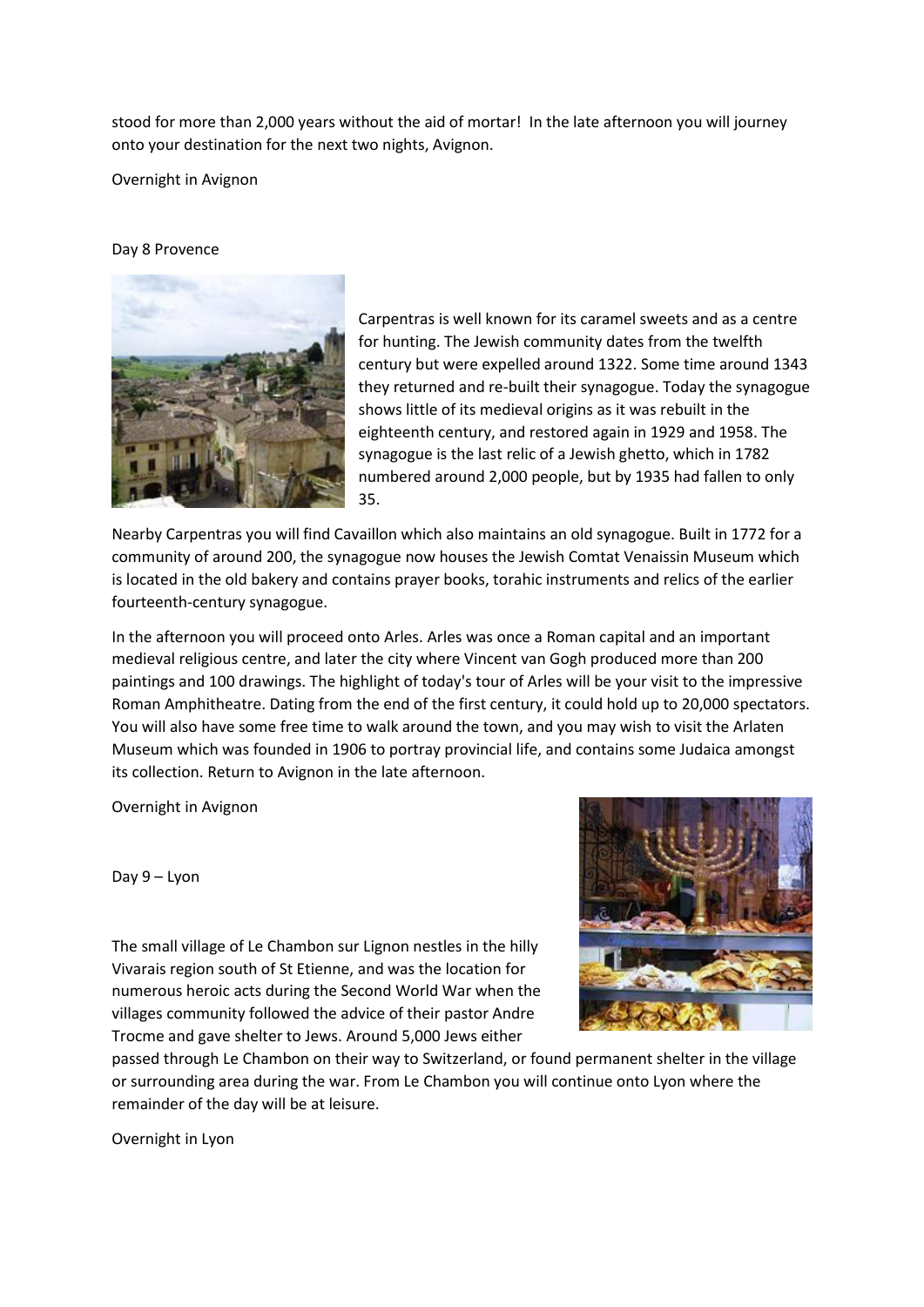Day 10 – Colmar

Following breakfast, we drive to Lyon train station and catch the train to Mulhouse. You will arrive in Mulhouse at around 2pm, and enjoy some free time for lunch and sightseeing, before continuing onto the scenic town of Colmar.

The whole of the region of Alsace is rich in sites of Jewish heritage, with the first Jews having moved to the area in around the tenth century. Colmar was first settled in the middle of the twelfth century, suffered from a number of persecutions in the Middle Ages, the worst of which was when the whole Jewish community was burnt at the stake in 1349 as they were believed to be passing on the Black Death. The site of their deaths is still known as Judenloch. Today Colmar is the seat of the chief rabbinate of Alsace.

Overnight in Colmar.

Day 11 – Paris

Today there is some free time in Colmar before driving onto Strasbourg, where we undertake a tour of the city. After free time for an early lunch we transfer to the station for the high speed train to Paris.

Overnight in Paris.

Day 12 – Paris

Meet with a local Parisian guide for a full day of sightseeing in France's capital city. See the



fashionable street cafes that adorn the Champs-Elysees, the Eiffel Tower, magnificent Arc de Triomphe, and Notre Dame Cathedral. At Notre Dame, look for the statues of Ecclesia and Sinagoga which illustrate the historical conflict between Christianity and Judaism. Also behind Notre Dame, you will find the memorial erected by the French to those who disappeared during the Holocaust.

Continue onto the Pletzl District where we enjoy a walking tour around this Jewish neighborhood. You will see the Memorial of the Unknown Jewish Martyr and visit the Museum of Jewish Art and History. Its collection explores the heritage of the old Jewish

communities in Europe, and also of the North African Jewish community which has done so much to revitalize Judaism in France since the Second World War.

You will have some free time for lunch in some of the local restaurants located around rue Pavee and rue des Rosiers.